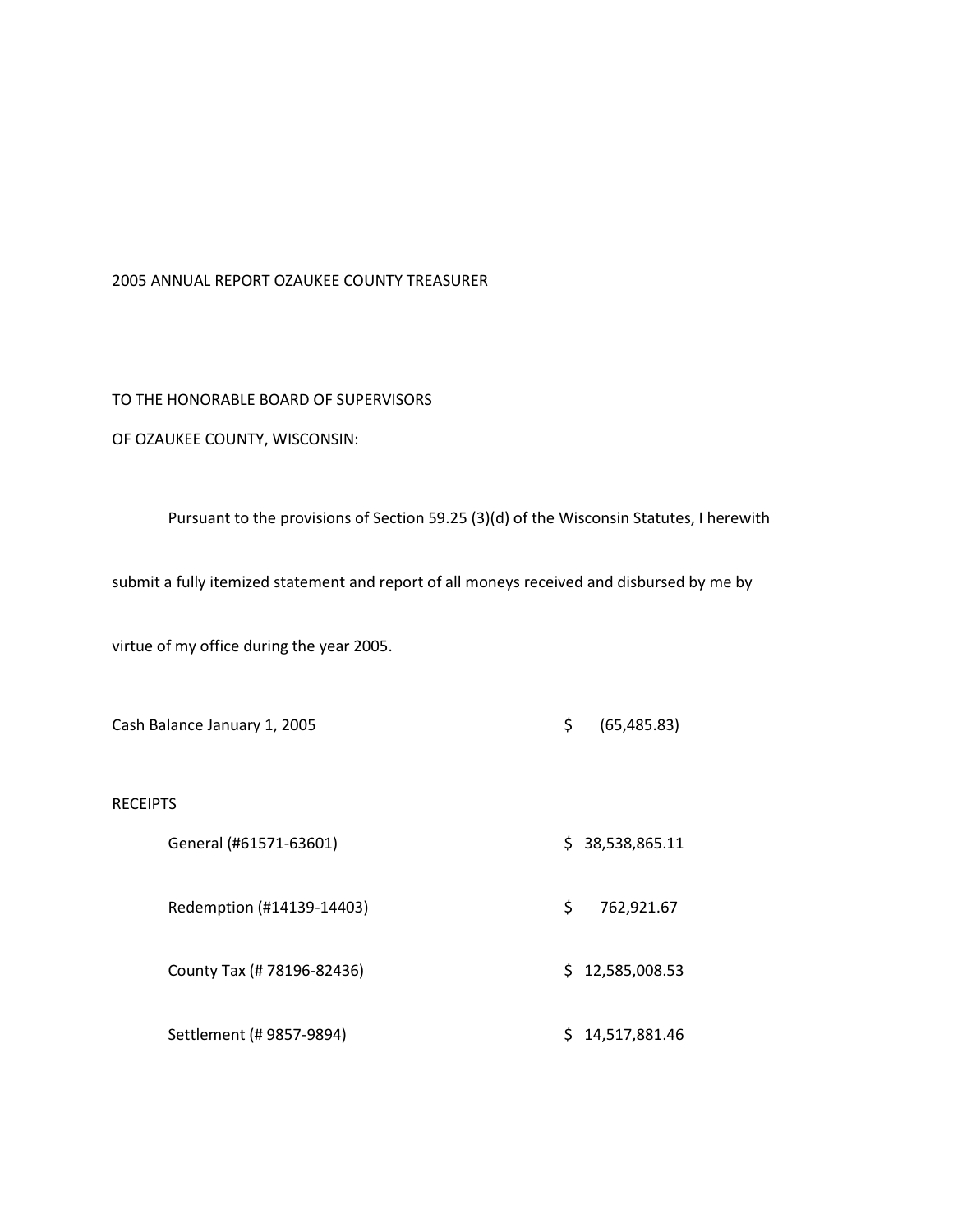| Void Checks & Stop Payment Checks                     | \$<br>122,152.35   |
|-------------------------------------------------------|--------------------|
| Interest & Misc. Recorded By Journal Entry            | \$<br>170,959.80   |
| ACH/Charge Real Estate Payment                        | \$<br>103,199.18   |
|                                                       |                    |
| Total 2005 Receipts                                   | \$66,800,988.10    |
| <b>Total Balance &amp; Receipts</b>                   | \$66,735,502.27    |
|                                                       |                    |
| <b>DISBURSEMENTS</b>                                  |                    |
| County Orders (#348058-356198)                        | \$24,166,545.37    |
| Salary Orders (#433071-434272)                        | \$<br>957,936.16   |
| Wire Transfers (# 814-882, 884-886, 888-889, 892-893) | \$18,839,197.09    |
| Salary Direct Deposit                                 | \$<br>8,845,298.84 |
| <b>Manual County Orders</b>                           | \$<br>31,048.00    |
| Adjustments                                           | \$<br>345.72       |
| <b>Total 2005 Disbursements</b>                       | \$52,840,371.18    |
| Total Treasurer's Cash July 31, 2005                  | \$13,895,131.09    |

RECONCILIATION

Checking Account Balance as per statement, July 31, 2005 198,727.89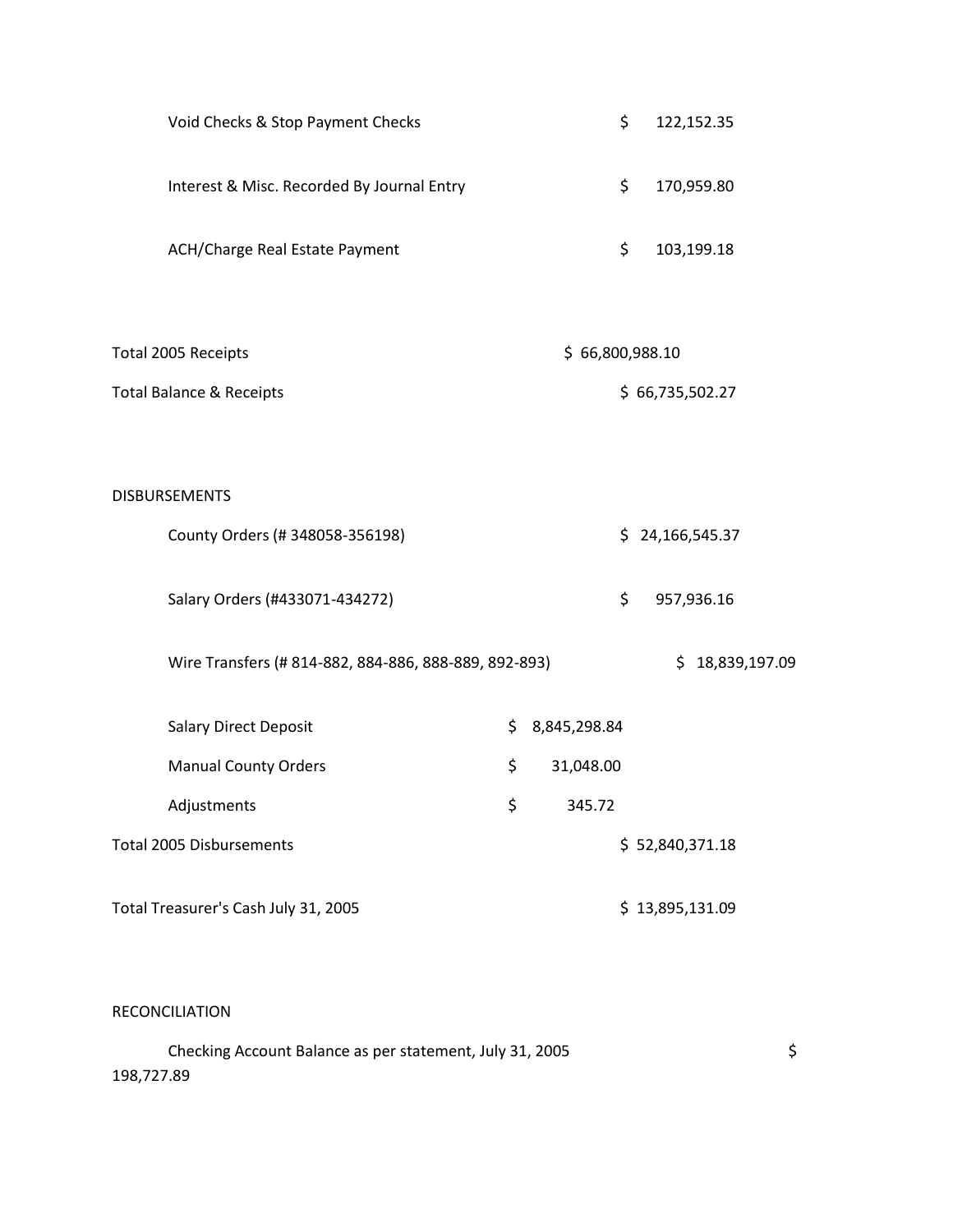|            | Money Market Account Balance as per statement, July 31, 2005<br>13,979,355.78 |                  | \$              |    |
|------------|-------------------------------------------------------------------------------|------------------|-----------------|----|
|            | Payroll Balance as per statement, July 31, 2005                               |                  | \$<br>49,400.91 |    |
| 170,447.31 | Unfunded Pension Liability Balance, as per statement, July 31, 2005           |                  |                 | \$ |
|            | <b>Outstanding Deposits</b>                                                   | \$<br>840,842.13 |                 |    |
|            | Less Outstanding Checks                                                       | \$(1,343,642.93) |                 |    |
|            |                                                                               |                  |                 |    |
|            |                                                                               |                  |                 |    |

Total Treasurer's Cash July 31, 2005 **\$** 13,895,131.09

January through July 2005 utilizing JD Edwards software

| Cash Balance August 1, 2005 |                 | \$(1,094,897.94) |
|-----------------------------|-----------------|------------------|
| RECEIPTS MAIN CHECKBOOK     |                 |                  |
| <b>Bank Transactions</b>    | \$<br>23,439.06 |                  |
| From Money Market #1        | \$              | 6,810.66         |
| From Money Market #2        |                 | \$56,338,401.36  |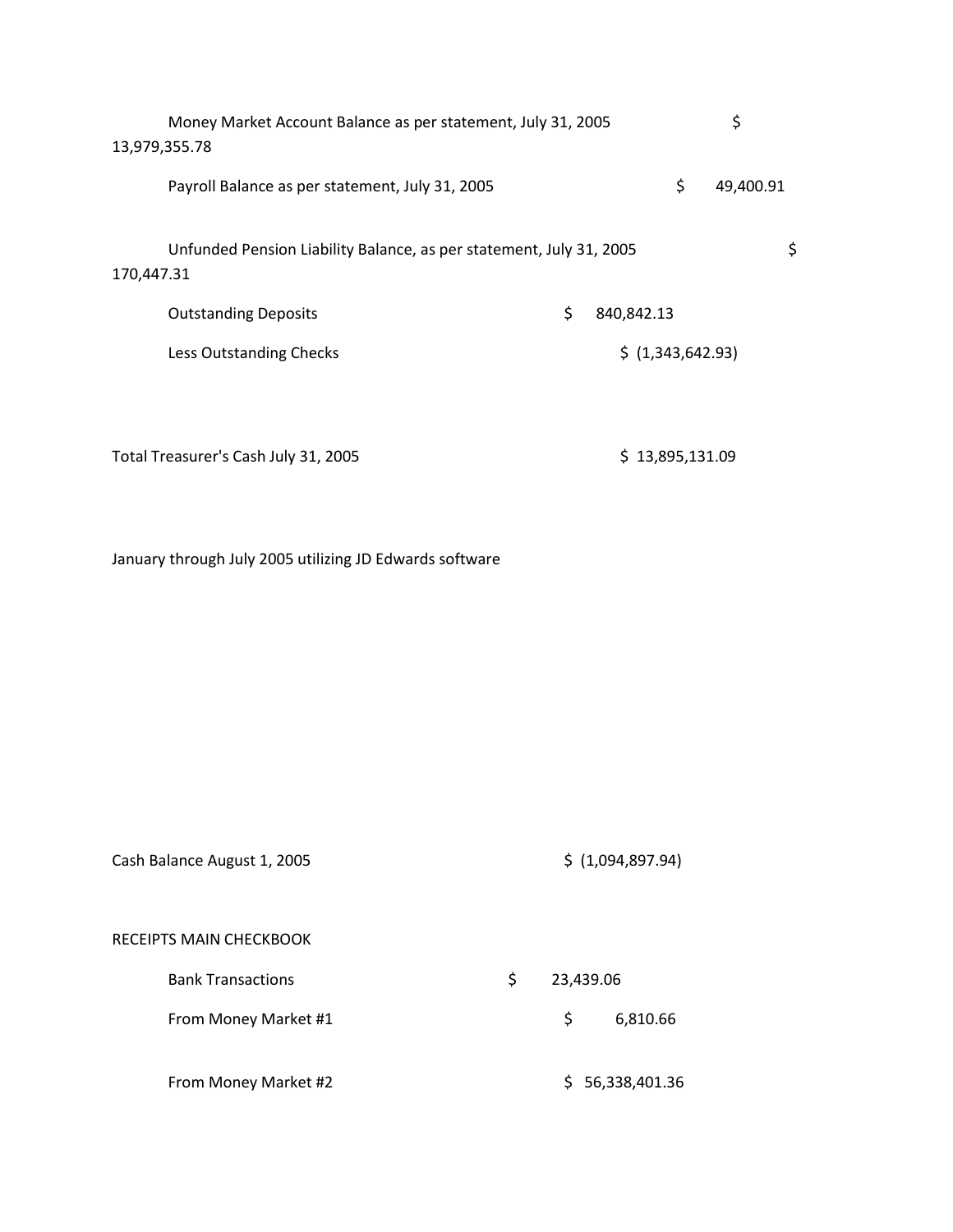| IA/DA GP & Adjustment June                                                                                           | \$              |                 | 2,607.67            |
|----------------------------------------------------------------------------------------------------------------------|-----------------|-----------------|---------------------|
| Over The Counter                                                                                                     | \$<br>19,522.40 |                 |                     |
| Total 2005 Receipts                                                                                                  |                 | \$56,390,781.15 |                     |
| <b>Total Balance &amp; Receipts</b>                                                                                  |                 |                 | \$55,295,883.21     |
| DISBURSEMENTS MAIN CHECKBOOK                                                                                         |                 |                 |                     |
| County Orders (#355893-35970,357345-362315)                                                                          |                 |                 | \$ (12,818,469.28)  |
| County Orders (#356199-357344)                                                                                       |                 |                 | $$$ (3,392,862.57)  |
| Wire Transfers (#883,887,890-891,894-895,897-908,910-935,938-941,943-949,951,953-<br>960,962,964) \$ (39,472,003.65) |                 |                 |                     |
| <b>Total 2005 Disbursements</b>                                                                                      |                 |                 | \$ (55,683,335.50)  |
| Total Treasurer's Cash December 31, 2005                                                                             |                 |                 | \$<br>(387, 452.29) |
| <b>RECONCILIATION</b>                                                                                                |                 |                 |                     |
| <b>Balance as Per Statement</b>                                                                                      |                 | \$              | 444,061.97          |
| <b>Outstanding Deposits</b>                                                                                          | \$              | 68,080.68       |                     |
| <b>Outstanding County Checks</b>                                                                                     |                 | \$              | (899, 594.94)       |
|                                                                                                                      |                 |                 |                     |

Total Treasurer's Cash December 31, 2005 **\$** (387,452.29)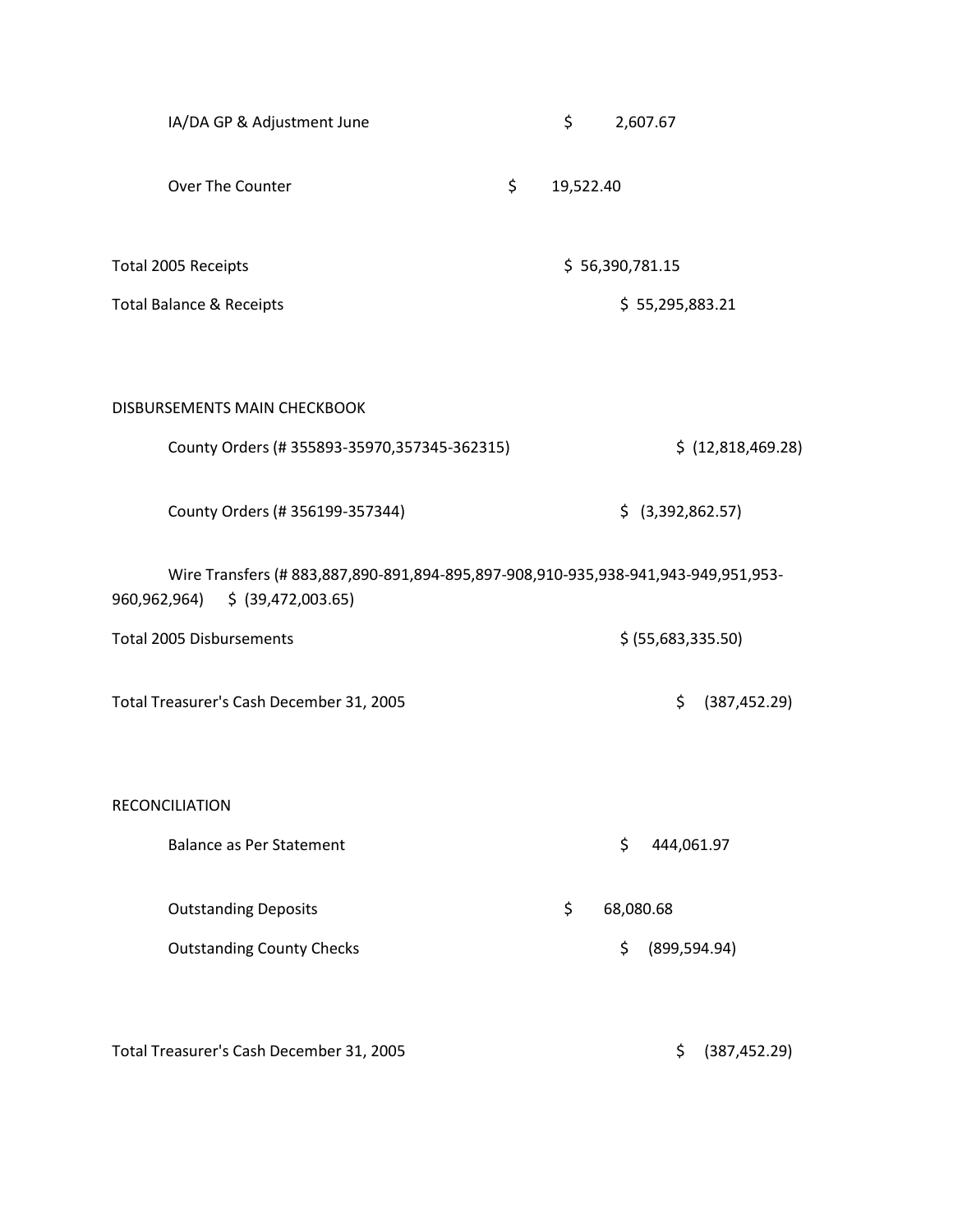| Cash Balance August 1, 2005 | 67,900.47 |
|-----------------------------|-----------|
|                             |           |

## MONEY MARKET #1 CHECKBOOK RECEIPTS

| <b>Bank Transactions</b>        | \$31,742,402.69   |
|---------------------------------|-------------------|
| Receivables (OTC)               | Ś<br>27.28        |
| <b>ACH Charge Card Payments</b> | Ś<br>120,585.87   |
| Interest                        | S.<br>5,465.86    |
| <b>Bank Transfers</b>           | Ś<br>1,661,744.03 |
| <b>Bank Transfer from LGIP</b>  | 1,070,197.82      |

| Total 2005 Receipts      | \$34,600,423.55 |
|--------------------------|-----------------|
| Total Balance & Receipts | \$34,668,324.02 |

## MONEY MARKET #1 CHECKBOOK DISBURSEMENTS

| Transfers To MM2        | $$$ (33,999,625.73)        |
|-------------------------|----------------------------|
| <b>Transfers To RLF</b> | $\frac{1}{2}$ (626,162.00) |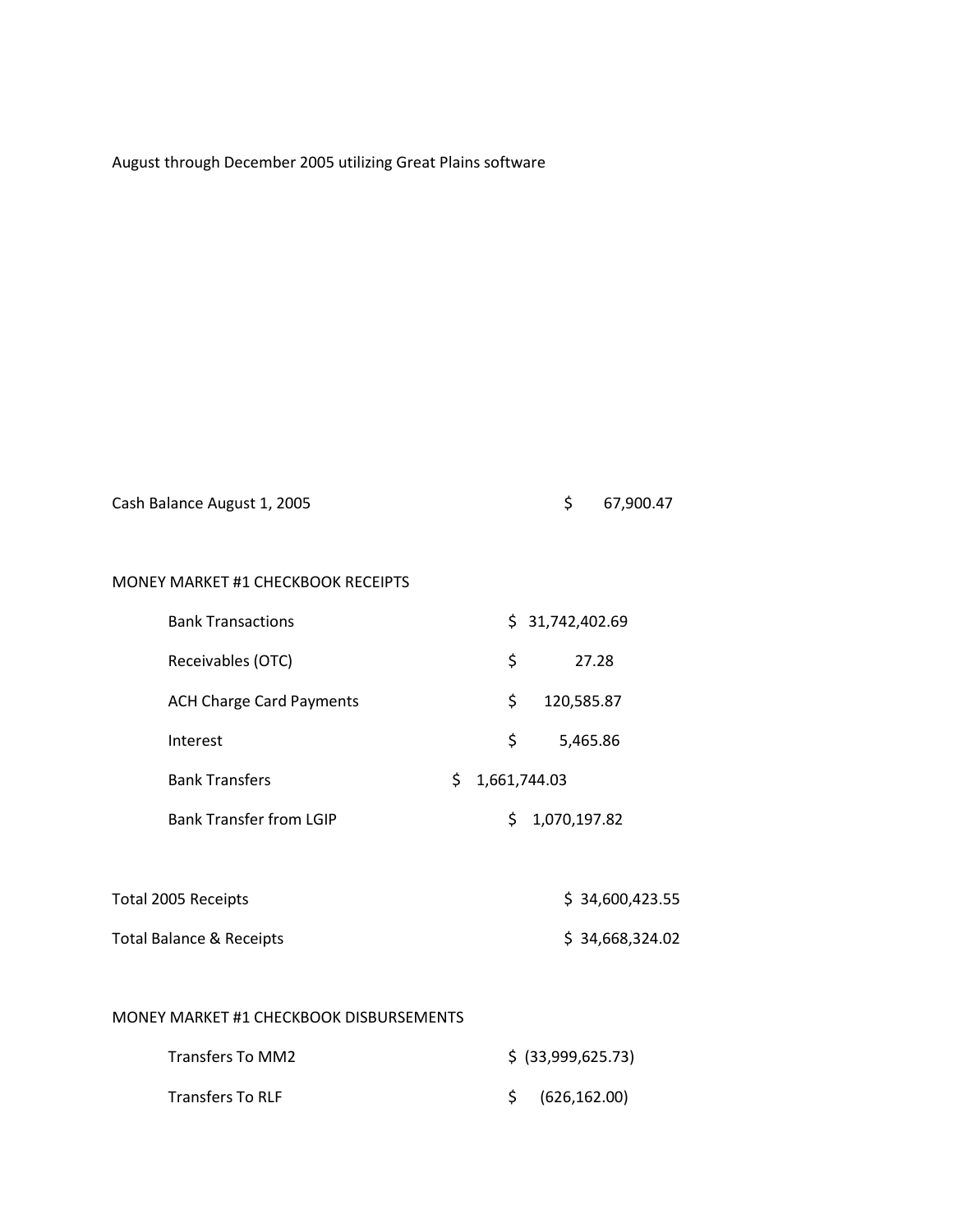Transfers To Main Checkbook \$ (6,810.66)

| <b>Total 2005 Disbursements</b>          | \$ (34,632,598.39) |
|------------------------------------------|--------------------|
| Total Treasurer's Cash December 31, 2005 | \$<br>35,725.63    |
| <b>RECONCILIATION</b>                    |                    |
| Balance as Per Statement                 | \$<br>35,725.63    |
| Total Treasurer's Cash December 31, 2005 | \$<br>35,725.63    |

August through December 2005 utilizing Great Plains software

| Cash Balance August 1, 2005 | \$14,752,200.11 |
|-----------------------------|-----------------|
|-----------------------------|-----------------|

| MONEY MARKET #2 CHECKBOOK RECEIPTS |    |                  |
|------------------------------------|----|------------------|
| <b>Bank Transactions</b>           | S  | 7,148.59         |
| Receivables (OTC)                  | S. | 16,791,403.40    |
| Redemptions (14404-14725)          |    | \$<br>676,348.01 |
| Interest                           | \$ | 147,867.89       |
| County Tax (82437-83041)           |    | 1,673,961.20     |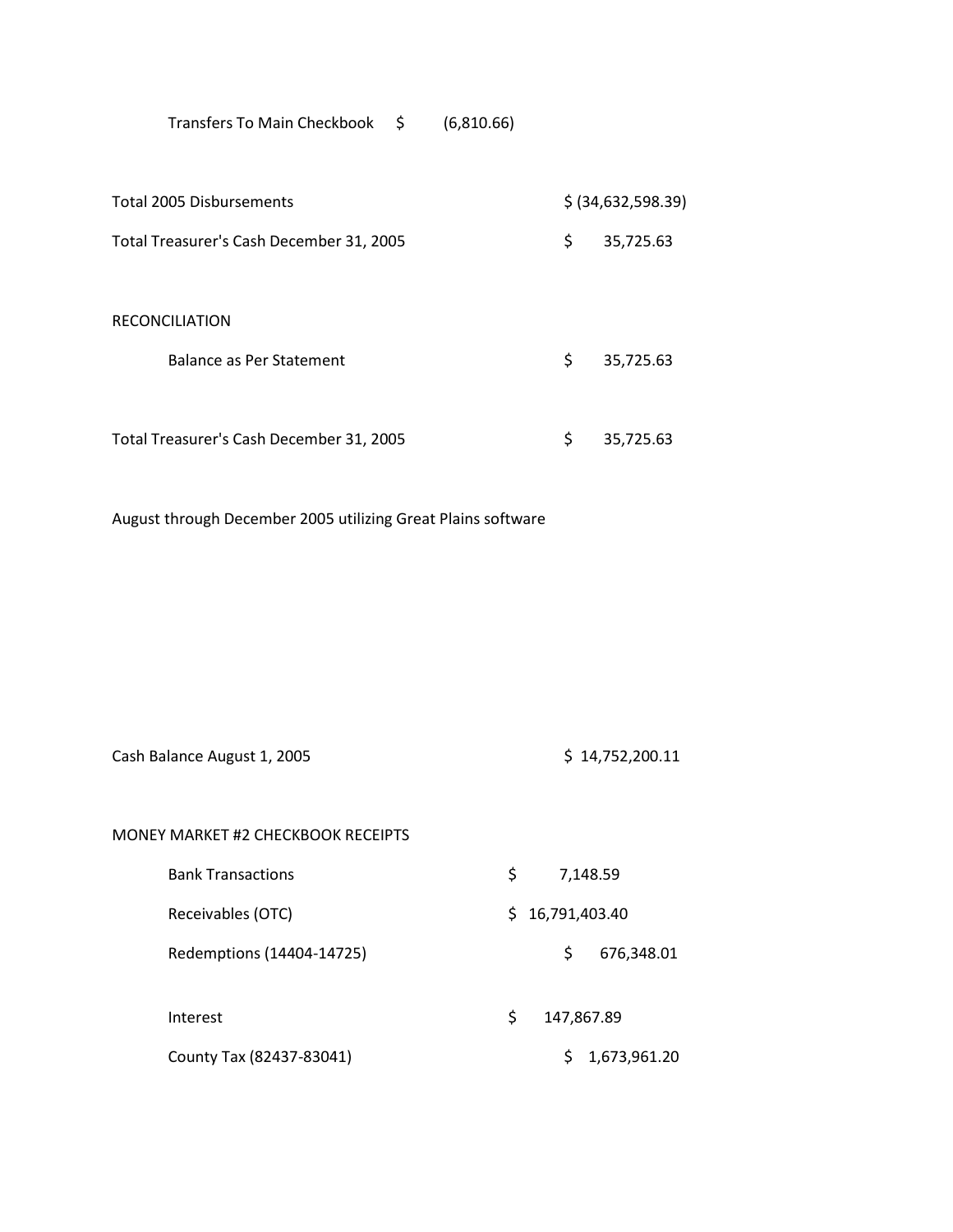| From MM #1                                     | \$3,999,625.73 |           |                 |                |
|------------------------------------------------|----------------|-----------|-----------------|----------------|
| Tax Overpayments                               | \$             | 109.99    |                 |                |
| NSF & Bank Adjustments                         | \$             |           | (111.00)        |                |
| Total 2005 Receipts                            |                |           | \$53,296,353.81 |                |
| <b>Total Balance &amp; Receipts</b>            |                |           | \$68,048,553.92 |                |
|                                                |                |           |                 |                |
| MONEY MARKET #2 CHECKBOOK DISBURSEMENTS        |                |           |                 |                |
| <b>Transfers To Main Checkbook</b>             |                |           | \$56,338,401.36 |                |
| <b>Transfers To Payroll Checkbook</b>          | \$.            |           | 7,324,634.60    |                |
| <b>Transfers To Unfunded Pension Checkbook</b> | \$             | 55,392.06 |                 |                |
| <b>Total 2005 Disbursements</b>                |                |           | \$63,718,428.02 |                |
| Total Treasurer's Cash December 31, 2005       |                |           |                 | \$4,330,125.90 |
|                                                |                |           |                 |                |
|                                                |                |           |                 |                |

RECONCILIATION

Balance as Per Statement \$ 4,397,629.60

Outstanding Deposits **by ST6.98** Outstanding Bank Transfers **by Community** (68,080.68)

Total Treasurer's Cash December 31, 2005 **\$** 4,330,125.90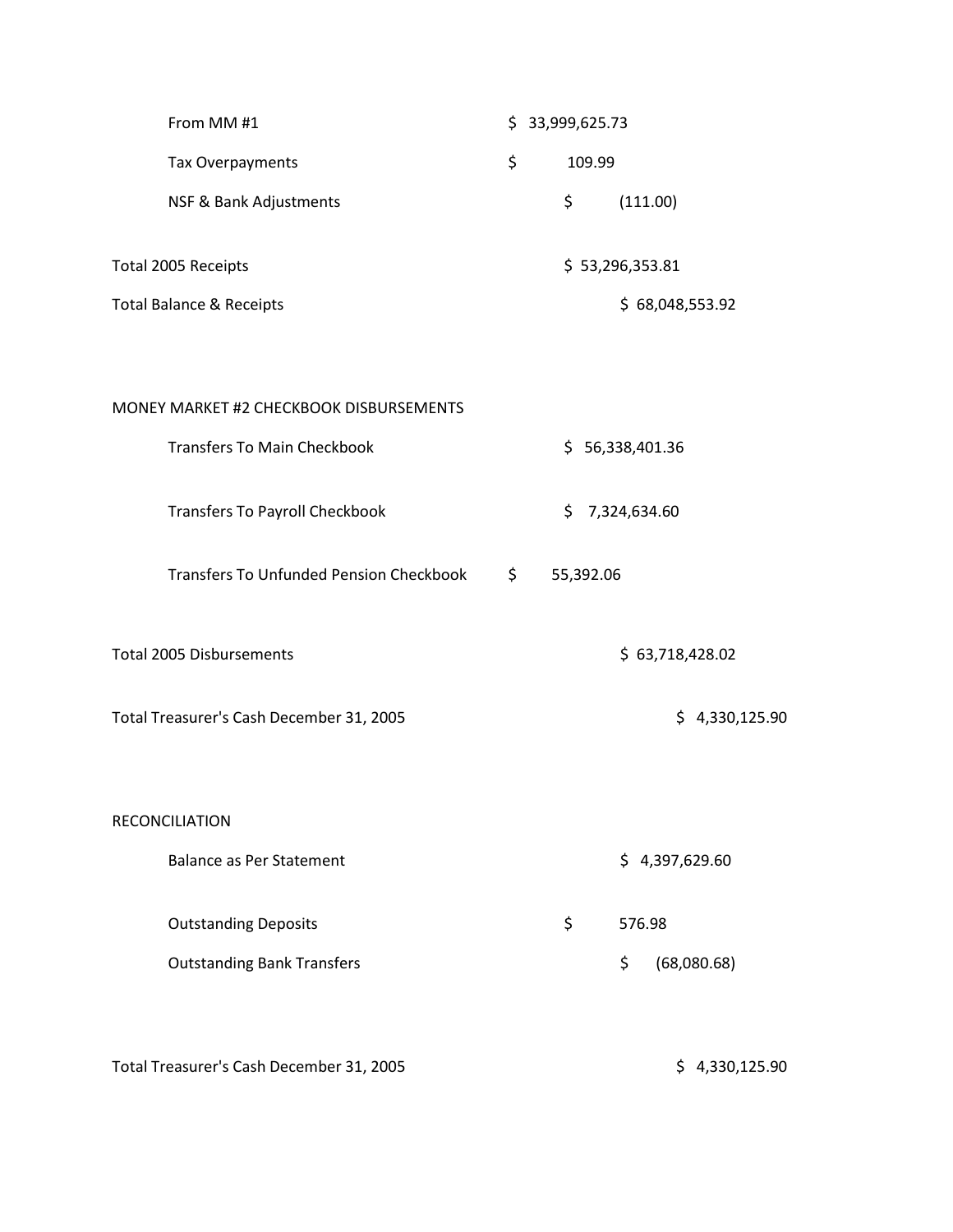| Cash Balance August 1, 2005         | \$<br>(518.86)      |
|-------------------------------------|---------------------|
| PAYROLL CHECKBOOK RECEIPTS          |                     |
| From MM #2                          | \$.<br>7,324,634.60 |
| Return Direct Deposit (14426)       | \$<br>1,674.13      |
| <b>Stop Payment</b>                 | \$<br>2,128.24      |
| Total 2005 Receipts                 | \$7,328,436.97      |
| <b>Total Balance &amp; Receipts</b> | \$7,327,918.11      |
|                                     |                     |

## PAYROLL CHECKBOOK DISBURSEMENTS

| Salary Orders (434273-434531,434533-434575,434577-434607,434610-434622) |                  |  |  |  |  |  |  |  |
|-------------------------------------------------------------------------|------------------|--|--|--|--|--|--|--|
| (260, 440.65)                                                           |                  |  |  |  |  |  |  |  |
| Salary Direct Deposit (13134-20667)                                     | \$(7,067,477.46) |  |  |  |  |  |  |  |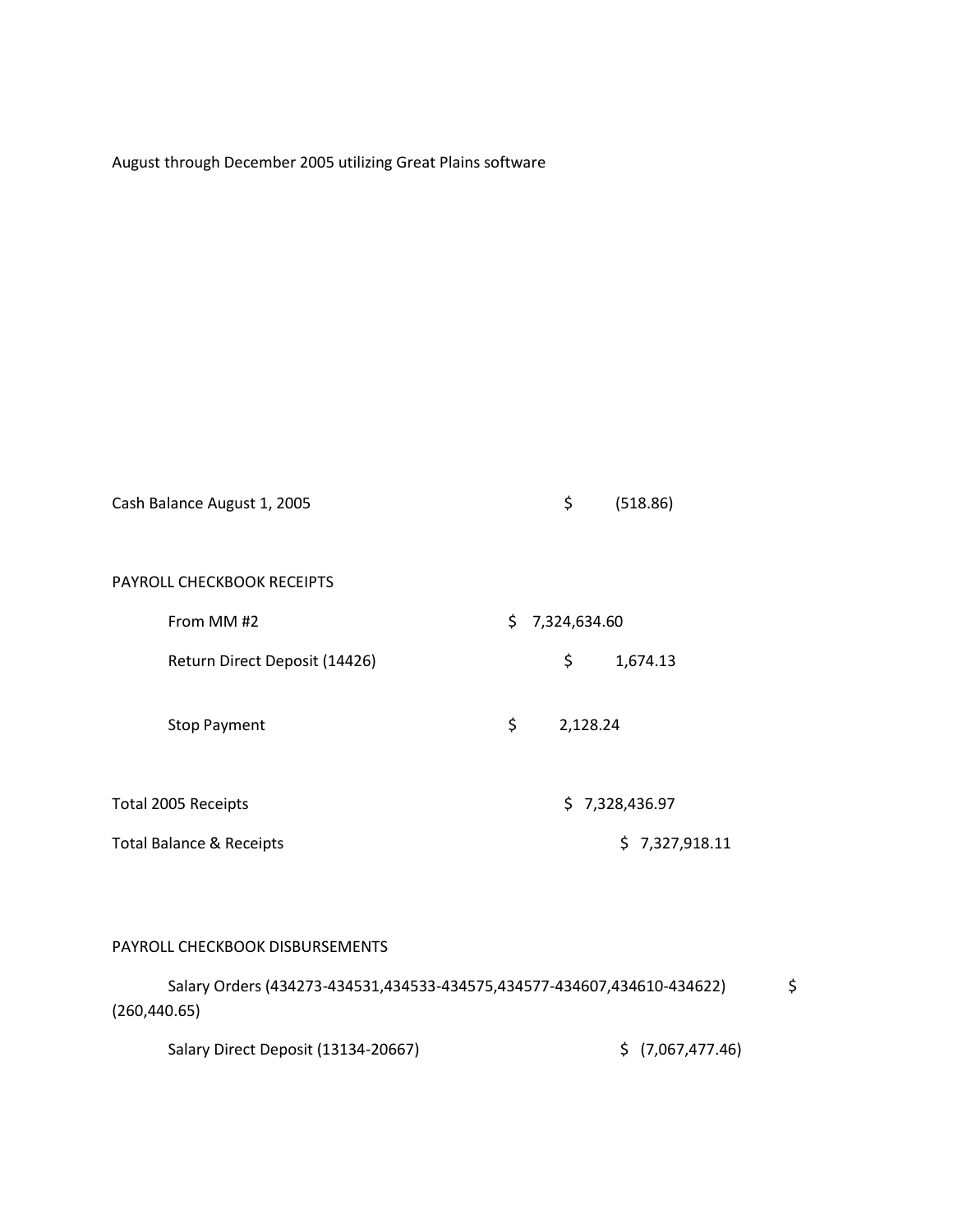| <b>Total 2005 Disbursements</b>          | \$ (7,327,918.11) |                    |
|------------------------------------------|-------------------|--------------------|
| Total Treasurer's Cash December 31, 2005 |                   | 0.00               |
| <b>RECONCILIATION</b>                    |                   |                    |
| Balance as Per Statement                 |                   | \$<br>(11, 289.85) |
| <b>Outstanding Deposits</b>              | \$                | (343.17)           |
| <b>Outstanding Payroll Checks</b>        |                   | \$<br>11,633.02    |
| Total Treasurer's Cash December 31, 2005 |                   | 0.00               |

| Cash Balance August 1, 2005         |    | 170,447.31<br>\$ |  |
|-------------------------------------|----|------------------|--|
| UNFUNDED PENSION CHECKBOOK RECEIPTS |    |                  |  |
| From MM #2                          | S. | 55,392.06        |  |
| Interest                            | S  | 41.73            |  |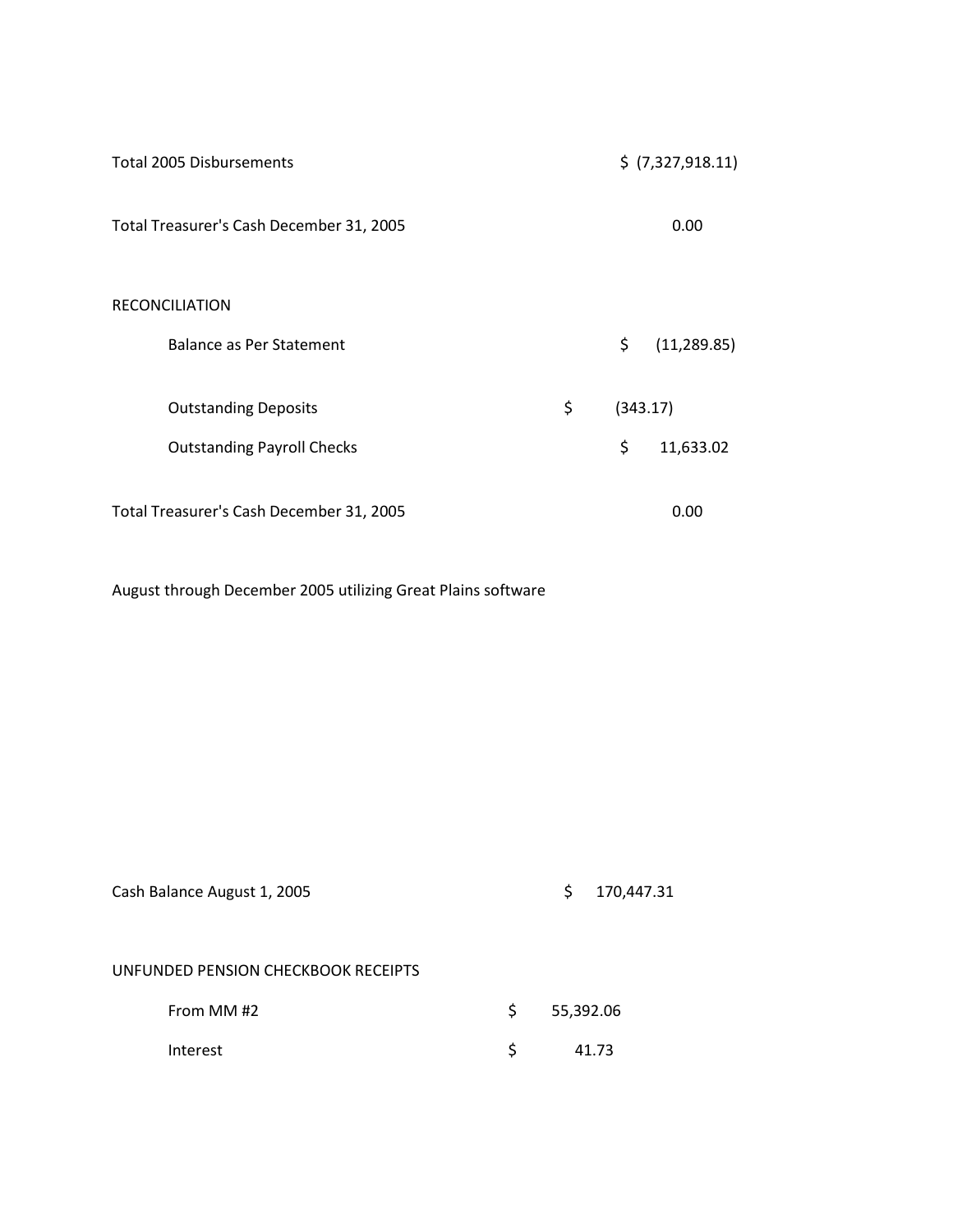| Total 2005 Receipts                      | \$<br>55,433.79 |            |           |
|------------------------------------------|-----------------|------------|-----------|
| <b>Total Balance &amp; Receipts</b>      | \$              | 225,881.10 |           |
| UNFUNDED PENSION CHECKBOOK DISBURSEMENTS |                 |            |           |
| Wire Transfers (896,909,924,936,950)     | \$              | 212,866.80 |           |
| <b>Total 2005 Disbursements</b>          | \$              | 212,866.80 |           |
| Total Treasurer's Cash December 31, 2005 |                 | \$         | 13,014.30 |
| <b>RECONCILIATION</b>                    |                 |            |           |
| <b>Balance as Per Statement</b>          | \$              | 13,014.30  |           |
| Total Treasurer's Cash December 31, 2005 |                 | \$         | 13,014.30 |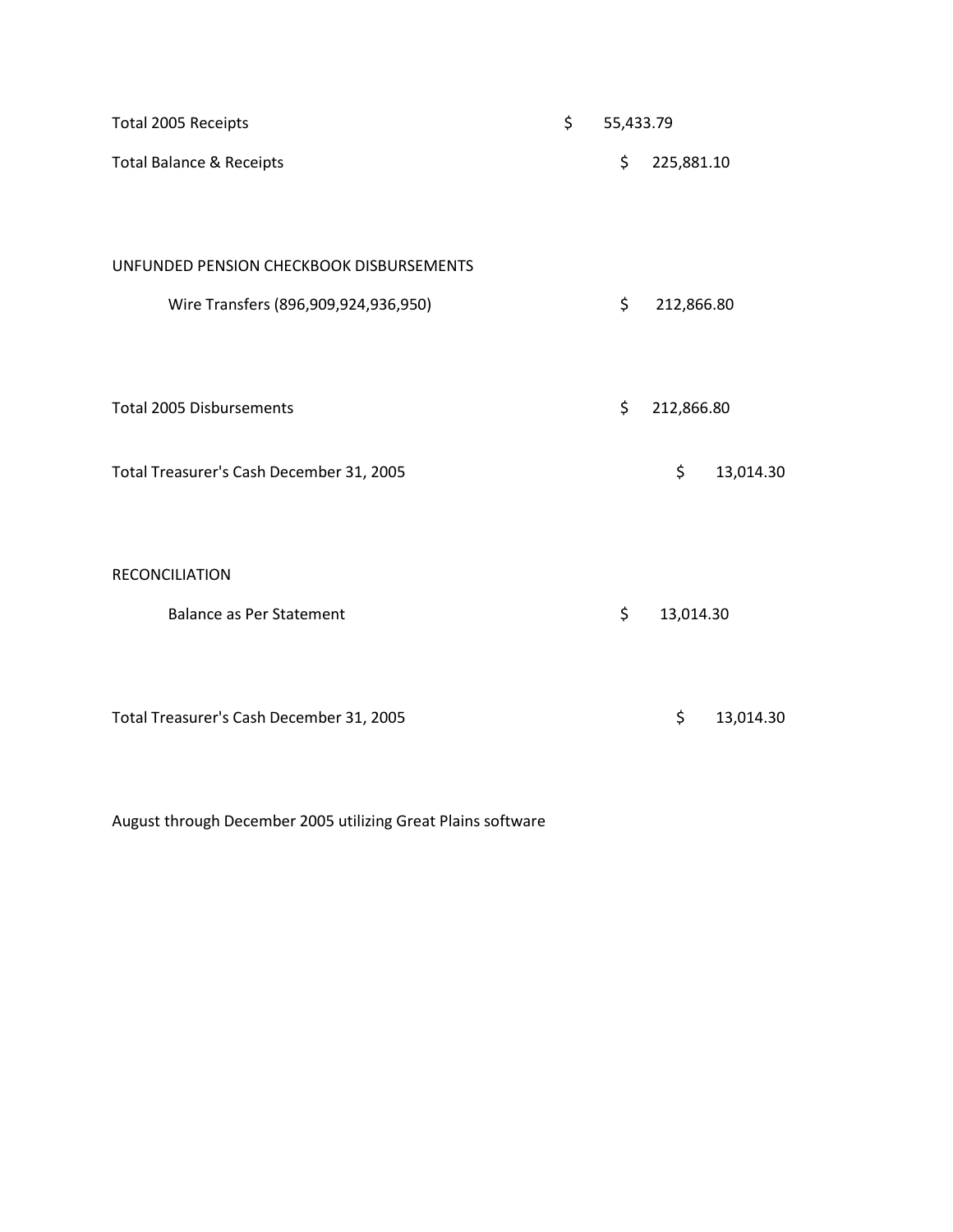# INVESTMENT BALANCES 12/31/05

| PWSB Money Market TC                 | \$1,424,307.14   |
|--------------------------------------|------------------|
| Ozaukee Bank Money Market TC         | \$<br>11,276.22  |
| <b>Associated Bank Money Market</b>  | \$<br>501,576.23 |
| <b>AIM General Funds</b>             | \$<br>16,227.65  |
| <b>DANA</b>                          | \$3,313,153.56   |
| <b>PWSB Revolving Loan Funds</b>     | \$<br>629,857.48 |
| <b>LGIP General Funds</b>            | \$2,191,206.32   |
| <b>LGIP Health Care Trust</b>        | \$<br>170,585.47 |
| <b>LGIP Veteran's Memorial Trust</b> | \$<br>23,790.55  |

### INTEREST EARNED ON INVESTMENTS

| Interest Investments             | S | 593,072.64      |
|----------------------------------|---|-----------------|
| Interest Revolving Loan Fund     |   | \$<br>12,991.98 |
| Interest Health Care Trust       |   | \$<br>5,258.29  |
| Interest Veterans Memorial Trust |   | Ś<br>1.322.48   |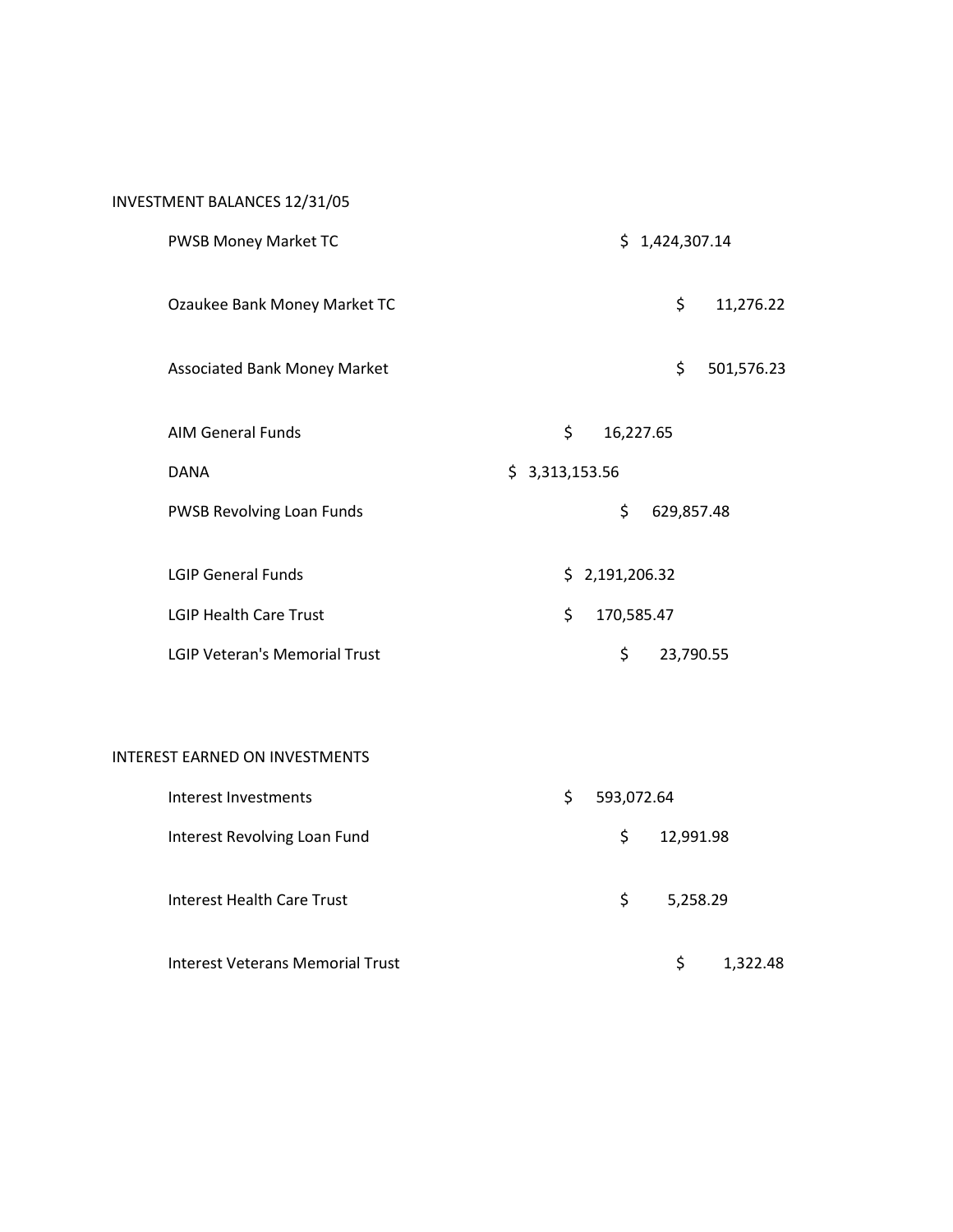| TOTAL INTEREST EARNED ON INVESTMENTS         | \$<br>612,645.39 |
|----------------------------------------------|------------------|
|                                              |                  |
|                                              |                  |
| <b>SALES TAX REVENUE</b>                     |                  |
| Sales Tax General Fund (with accruals)       | \$6,081,718.86   |
|                                              |                  |
|                                              |                  |
|                                              |                  |
|                                              |                  |
| INTEREST & PENALTY ON DELINQUENT TAXES       |                  |
| Interest                                     | \$<br>248,623.90 |
| Penalty                                      | \$<br>125,672.71 |
|                                              |                  |
|                                              |                  |
| TOTAL INTEREST & PENALTY ON DELINQUENT TAXES | \$<br>374,296.61 |
|                                              |                  |
|                                              |                  |
| STATE OF WISCONSIN)                          |                  |

)

|  | <b>COUNTY OF OZAUKEE)</b> |
|--|---------------------------|
|--|---------------------------|

I Karen L. Makoutz, Treasurer of Ozaukee

County, do hereby certify that I have compared the foregoing information with the original

records for the period commencing January 1, 2005 and ending December 31, 2005, both

inclusive; that the same is a correct record thereof as remains of record in my office.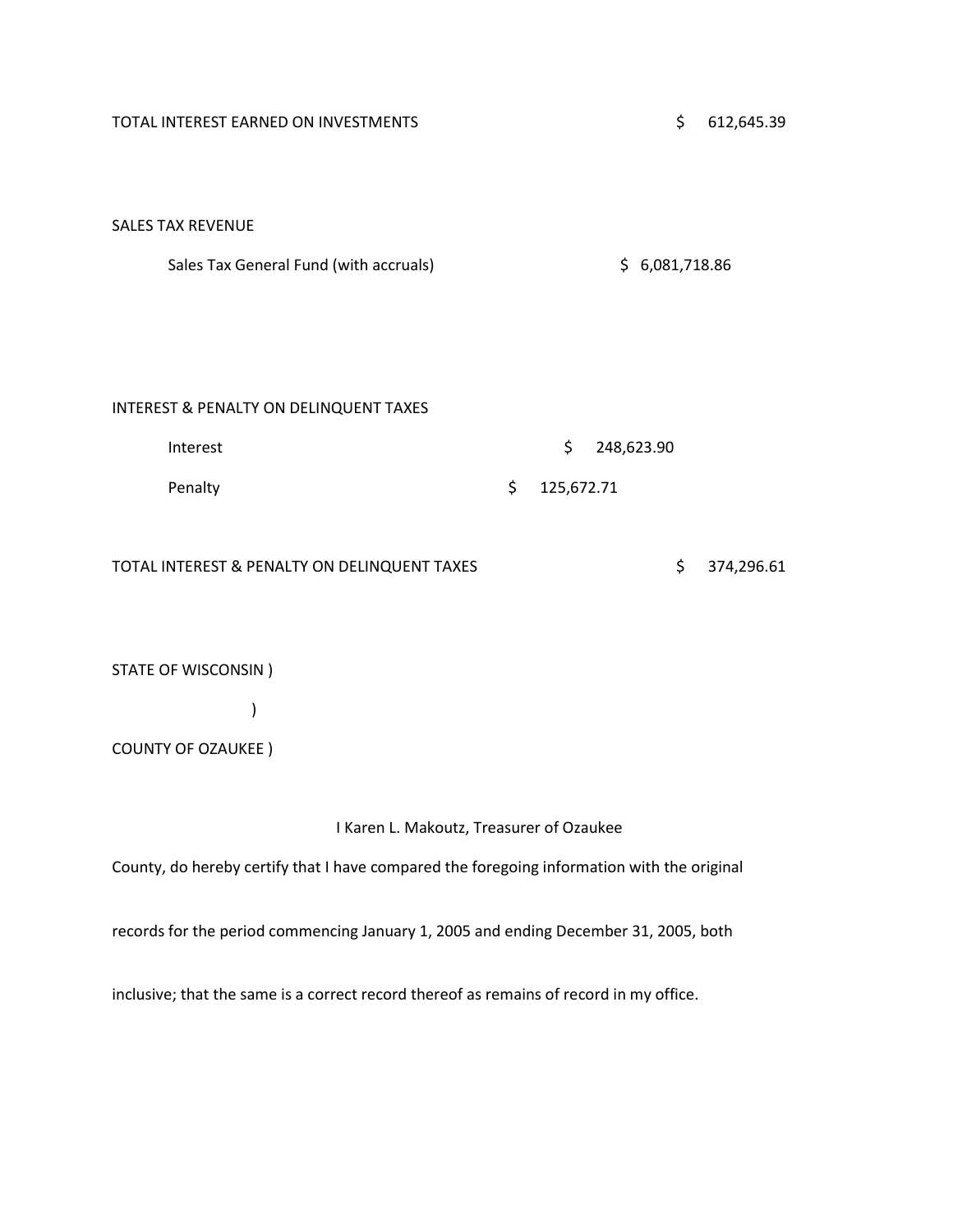IN WITNESS WHEREOF, I have hereunto set my hand and affixed my official seal

this 28th day of February 2006.

S E A L Karen L. Makoutz

Ozaukee County Treasurer

# \*\*ANALYSIS OF OZAUKEE COUNTY DELINQUENT TAXES\*\*

#### END OF YEAR

| <b>TAX</b> | <b>SALE</b> |                    | % OF LEVY       | <b>TAX CERTIFICATE</b>   |             |            |
|------------|-------------|--------------------|-----------------|--------------------------|-------------|------------|
| YEAR       | YEAR        | <b>COUNTY LEVY</b> | <b>TAX SALE</b> | UNCOLLECTED ROLL BALANCE |             |            |
| 1977       | 1978        | \$<br>3,387,151.20 |                 | \$<br>227,587.22         | $6.72\%$ \$ | 290,644.29 |
| 1978       | 1979        | \$<br>3,150,992.93 |                 | \$<br>292,032.89         | $9.26\%$ \$ | 382,485.05 |
| 1979       | 1980        | \$<br>3,807,239.19 |                 | \$<br>414,683.87         | 10.89% \$   | 543,919.71 |
| 1980       | 1981        | \$<br>4,417,223.86 |                 | \$<br>692,393.25         | 15.67% \$   | 839,427.01 |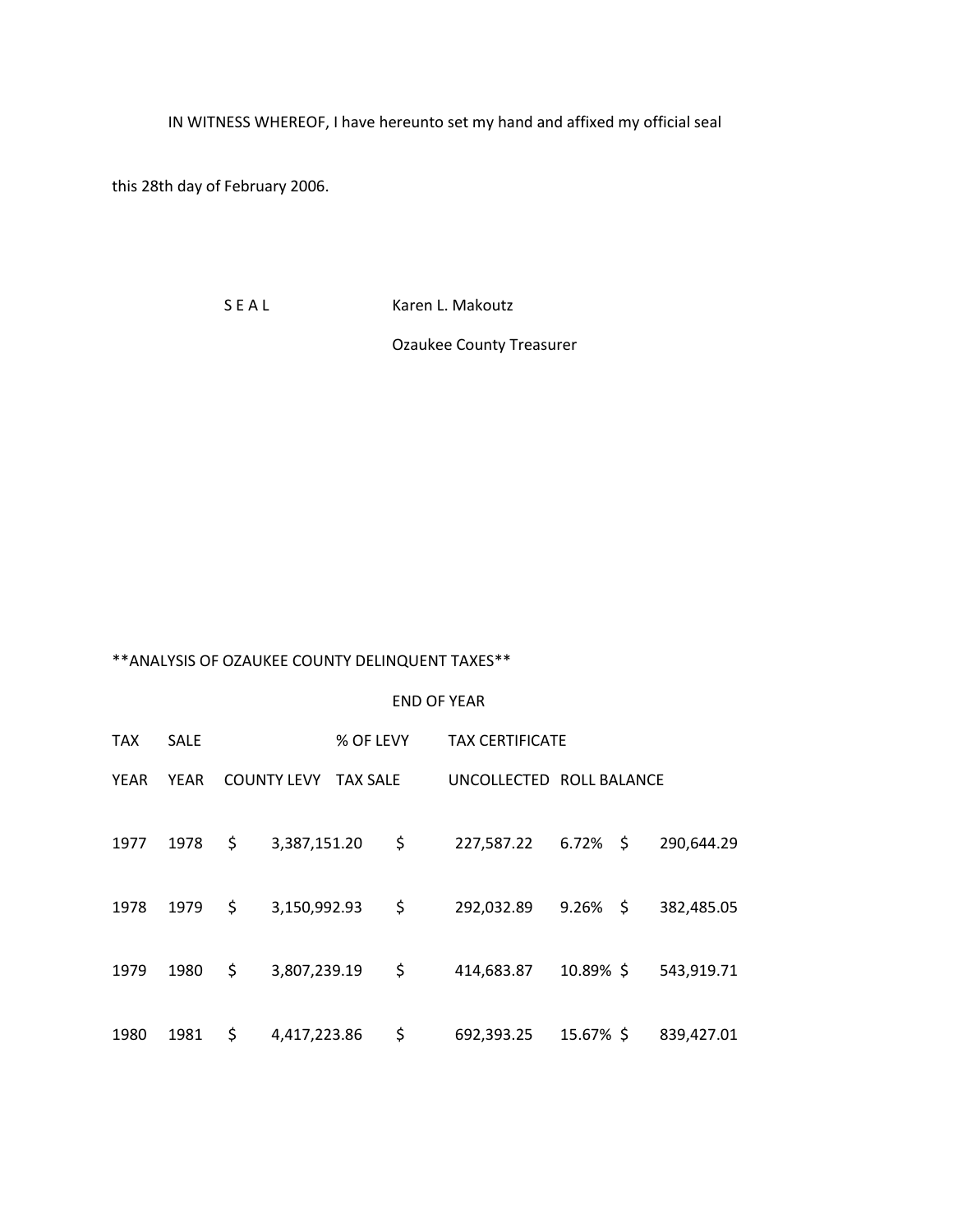| 1981 | 1982 | \$                  | 4,949,267.61  | \$       | 936,512.89                         | 18.92% \$ |                | 1,155,448.24           |
|------|------|---------------------|---------------|----------|------------------------------------|-----------|----------------|------------------------|
| 1982 | 1983 | \$                  | 5,269,724.43  | \$       | 864,802.63                         | 16.10% \$ |                | 1,217,072.39           |
| 1983 | 1984 | \$                  | 5,368,970.79  | \$       | 984,511.94                         | 18.33% \$ |                | 1,386,498.13           |
| 1984 | 1985 | \$                  | 5,920,610.59  | \$       | 832,755.25                         | 14.06% \$ |                | 1,240,865.89           |
| 1985 | 1986 | \$                  | 6,195,764.60  | \$       | 808,533.50                         | 13.05% \$ |                | 1,198,362.11           |
| 1986 | 1987 | \$                  | 7,054,754.07  | \$       | 717,371.55                         | 10.17% \$ |                | 1,154,124.68           |
| 1987 | 1988 | \$                  | 7,348,989.56  | \$       | 805,093.72                         | 10.95%\$  |                | 1,012,239.96           |
| 1988 | 1989 | \$                  | 8,367,161.97  | \$       | 819,013.15 9.79%                   |           | $\mathsf{S}^-$ | 1,039,442.98           |
| 1989 | 1990 | \$                  | 10,861,347.32 | \$       | 1,169,366.16                       | 10.77% \$ |                | 1,177,678.63           |
| 1990 | 1991 | \$                  | 9,418,791.98  | \$       | 1,722,343.27                       | 18.29% \$ |                | 1,540,559.03           |
| 1991 | 1992 | \$                  | 10,520,856.81 | \$       | 1,650,685.52                       | 15.69%\$  |                | 1,535,316.44           |
| 1992 | 1993 | $\ddot{\mathsf{S}}$ | 11,200,214.89 | $\sharp$ | 1,393,248.60                       |           |                | 12.44% \$ 1,726,702.23 |
| 1993 | 1994 | \$                  | 11,543,671.58 | $\sharp$ | 1,067,071.39 9.24% \$ 1,121,178.18 |           |                |                        |
| 1994 | 1995 | \$                  | 11,494,997.06 | $\sharp$ | 1,000,338.62 8.70% \$ 1,119,349.41 |           |                |                        |
| 1995 | 1996 | \$                  | 10,462,170.00 | $\sharp$ | 1,020,075.17 9.75% \$              |           |                | 1,080,172.34           |
| 1996 | 1997 | \$                  | 11,521,540.00 | \$       | 867,113.80                         | 7.53%     | $\sharp$       | 804,202.78             |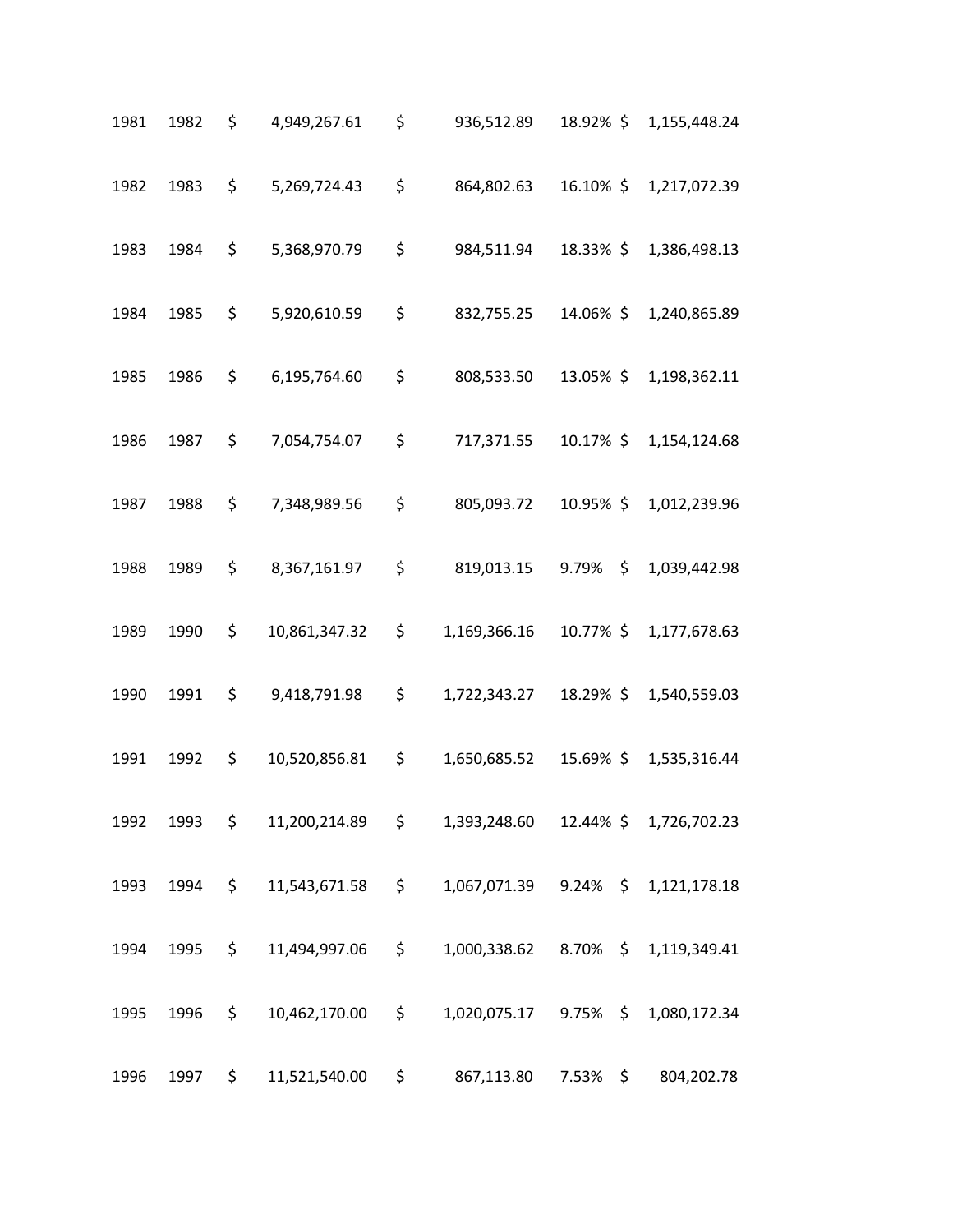| 1997 | 1998 | \$<br>14,358,229.00 | \$<br>862,554.92          | $6.01\%$ \$ |               | 737,182.01   |
|------|------|---------------------|---------------------------|-------------|---------------|--------------|
| 1998 | 1999 | \$<br>13,603,980.00 | \$<br>779,002.21 5.73% \$ |             |               | 773,520.35   |
| 1999 | 2000 | \$<br>9,380,528.00  | \$<br>845,933.38          | $9.02\%$ \$ |               | 744,024.56   |
| 2000 | 2001 | \$<br>12,914,745.00 | \$<br>971,258.71          | 7.52%       | \$            | 944,172.39   |
| 2001 | 2002 | \$<br>15,343,197.44 | \$<br>1,154,219.46        | 7.52%       | \$            | 1,025,141.22 |
| 2002 | 2003 | \$<br>15,307,317.01 | \$<br>1,181,733.87 7.72%  |             | $\frac{1}{2}$ | 1,168,520.98 |
| 2003 | 2004 | \$<br>16,415,972.64 | \$<br>979,071.34          | 5.96%       | \$            | 1,023,099.32 |
| 2004 | 2005 | \$<br>16,860,541.75 | \$<br>1,165,983.46 6.92%  |             | \$            | 1,042,543.36 |
| 2005 | 2006 | \$<br>17,525,469.09 |                           |             |               |              |

\*\*ANALYSIS OF COUNTY HELD TAX LIEN CERTIFICATES AS OF 12/31/05\*\*

97 TAX 98 TAX 99 TAX 00 TAX 01 TAX 02 TAX 03TAX 04TAX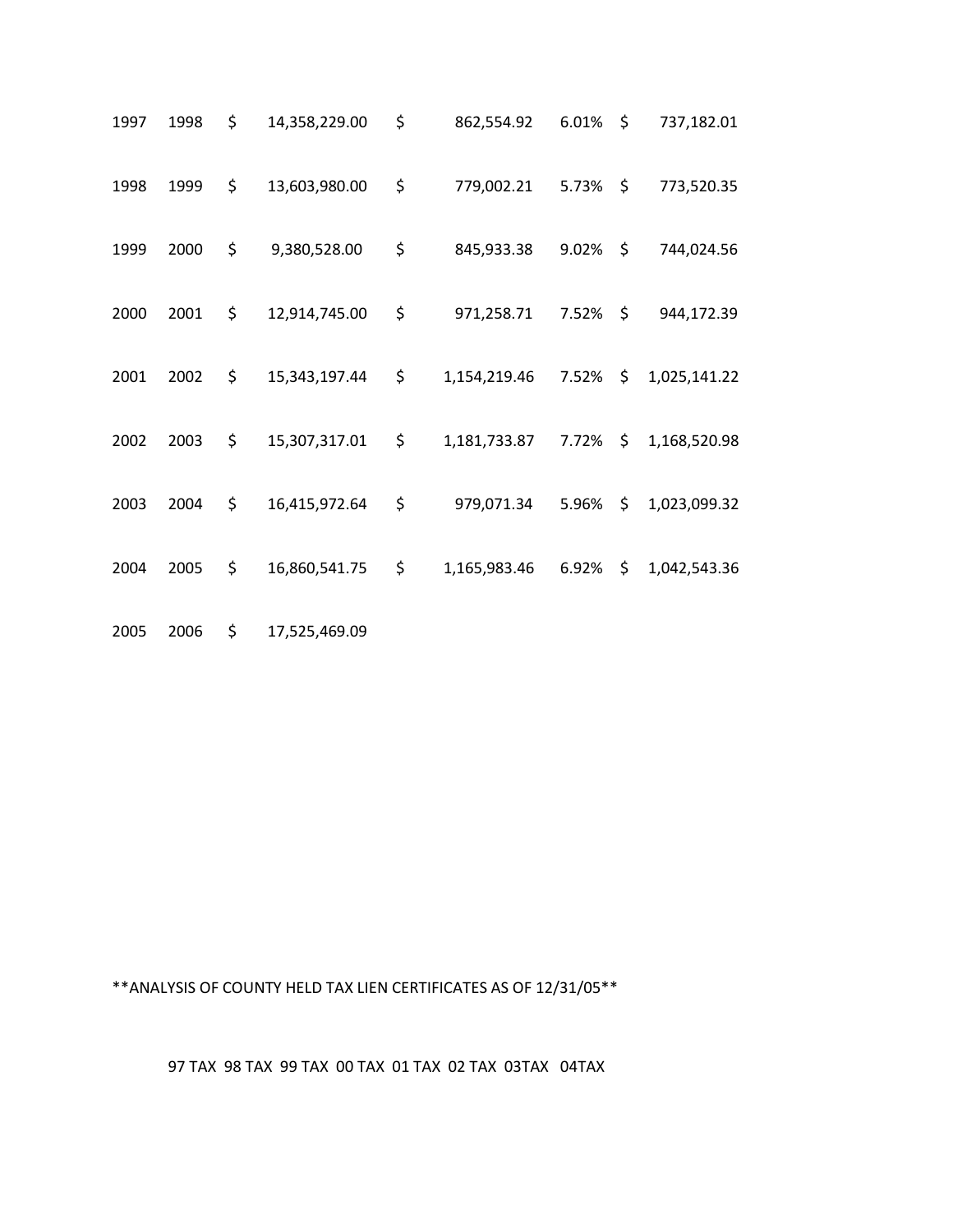| 98 SALE<br>04 SALE           |  | 99 SALE<br>05 SALE |    | 00 SALE<br><b>TOTAL</b> | 01 SALE               |    |           | 02 SALE                                       |    | 03 SALE     |
|------------------------------|--|--------------------|----|-------------------------|-----------------------|----|-----------|-----------------------------------------------|----|-------------|
| <b>TOWNS</b>                 |  |                    |    |                         |                       |    |           |                                               |    |             |
| Belgium                      |  |                    |    |                         | \$                    |    | 54.50     | $\sharp$                                      |    | 9,590.97    |
| $$24,186.75$ $$33,832.22$    |  |                    |    |                         |                       |    |           |                                               |    |             |
| Cedarburg                    |  | \$9,777.52         |    | 1,678.21                | $\sharp$ and $\sharp$ |    |           | 1,607.39 \$ 760.33 \$                         |    |             |
| 837.39 \$                    |  | 4.44               | \$ | 10,879.51               |                       |    |           | $$27,805.03$ $$53,349.82$                     |    |             |
| Fredonia \$ 2,313.36         |  |                    | \$ | 4,273.10                |                       |    |           | $\frac{1}{2}$ 4,218.81 $\frac{1}{2}$ 4,762.21 |    |             |
| \$4,812.28                   |  |                    | \$ | 3,816.47                |                       |    |           | $$17,696.70$ $$41,892.93$                     |    |             |
| Grafton                      |  | \$274.92           |    |                         |                       | \$ | 394.67    |                                               | \$ |             |
| 27,063.07                    |  | $$44,952.81$ \$    |    | 72,685.47               |                       |    |           |                                               |    |             |
| Port Wash<br>\$10,345.41     |  |                    |    |                         |                       | \$ |           | 2,432.54                                      |    | \$7,912.87  |
| Saukville                    |  |                    |    |                         | \$                    |    | 4,324.53  | $\sharp$                                      |    | 6,716.87    |
| $$13,912.43$ $$$             |  | 24,953.83          |    |                         |                       |    |           |                                               |    |             |
|                              |  |                    |    |                         |                       |    | \$        |                                               |    |             |
| <b>VILLAGES</b>              |  |                    |    |                         |                       |    | \$        |                                               |    |             |
| Bayside                      |  |                    |    |                         |                       |    |           | \$                                            |    |             |
| Belgium<br>\$15,502.18       |  |                    |    |                         |                       | \$ | 6,238.05  |                                               |    | \$9,264.13  |
| Fredonia                     |  |                    |    |                         |                       | \$ |           | 3,135.09                                      |    | \$13,795.31 |
| \$.<br>16,930.40             |  |                    |    |                         |                       |    |           |                                               |    |             |
| Grafton                      |  |                    |    |                         |                       | \$ | 22,157.01 |                                               |    | \$46,591.91 |
| \$<br>68,748.92              |  |                    |    |                         |                       |    |           |                                               |    |             |
| Newburg                      |  |                    |    |                         |                       |    |           | \$                                            |    |             |
| Saukville<br>\$<br>35,307.83 |  |                    |    |                         |                       | \$ | 3,682.29  |                                               |    | \$31,625.54 |
| Thiensville<br>7,915.51      |  | \$31,693.57        | \$ | \$<br>47,573.16         | 3,922.95              |    | \$        | 4,041.13                                      |    | \$          |

 $\frac{1}{2}$  -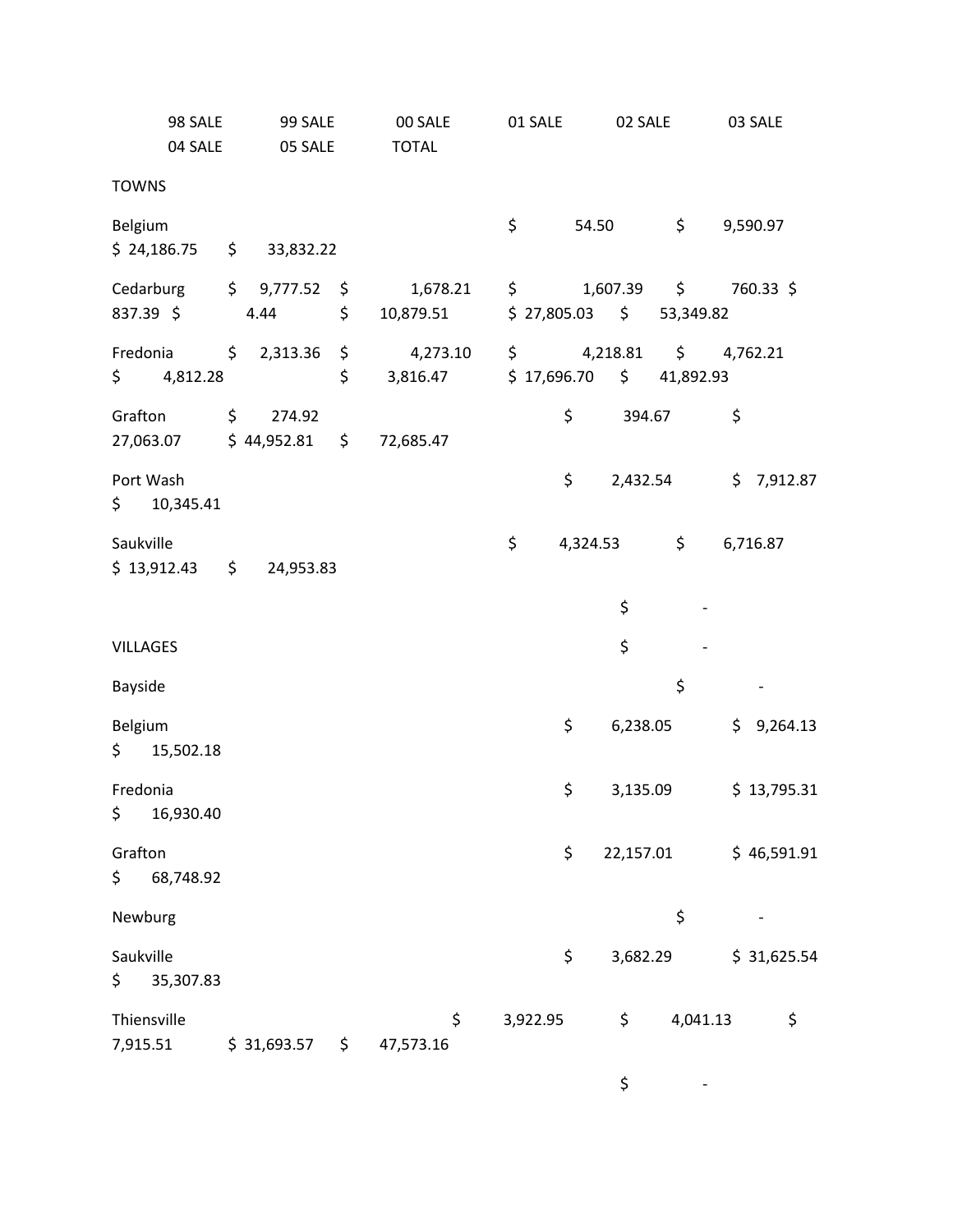| <b>CITIES</b>                   |                       |           |            | \$              |    |             |
|---------------------------------|-----------------------|-----------|------------|-----------------|----|-------------|
| Cedarburg<br>\$<br>87,658.93    |                       |           |            | \$<br>16,288.92 |    | \$71,370.01 |
| Mequon                          | \$<br>$1,417.41$ \$   | 779.08    | \$         | 974.83          | \$ | $940.61$ \$ |
| 1,225.55                        | \$<br>\$<br>12,183.20 | 70,360.27 |            | \$341,259.98    | \$ | 429,140.93  |
| Port Wash                       |                       |           | \$         | 2,525.00        | \$ | 28,469.85   |
| \$73,626.48                     | \$<br>104,621.33      |           |            |                 |    |             |
| <b>TOTALS</b>                   | \$<br>13,783.21 \$    | 6,730.39  | \$         | 6,801.03        | \$ | 6,463.15    |
| \$<br>10,798.17<br>1,042,543.36 | \$<br>23,527.47       | \$        | 218,746.42 | \$755,693.52    |    | \$          |

## \*\*REAL ESTATE TAX LIEN CERTIFICATES HELD BY OZAUKEE COUNTY\*\*

|                | 1/1/2005<br>2005       |                 |              |                           | 2005      |  |    |            |    |           |
|----------------|------------------------|-----------------|--------------|---------------------------|-----------|--|----|------------|----|-----------|
| <b>BALANCE</b> |                        | <b>TAX SALE</b> |              | TOTAL REDEMPTIONS BALANCE |           |  |    |            |    |           |
| TOWNS          |                        |                 |              |                           |           |  |    |            |    |           |
| Belgium<br>\$  | 33,832.22              | \$              | 20,223.83 \$ |                           | 40,979.48 |  | \$ | 61,203.31  | \$ | 27,371.09 |
| \$             | Cedarburg<br>53,349.82 | \$.             | 78,249.68 \$ |                           | 37,959.49 |  | \$ | 116,209.17 | \$ | 62,859.35 |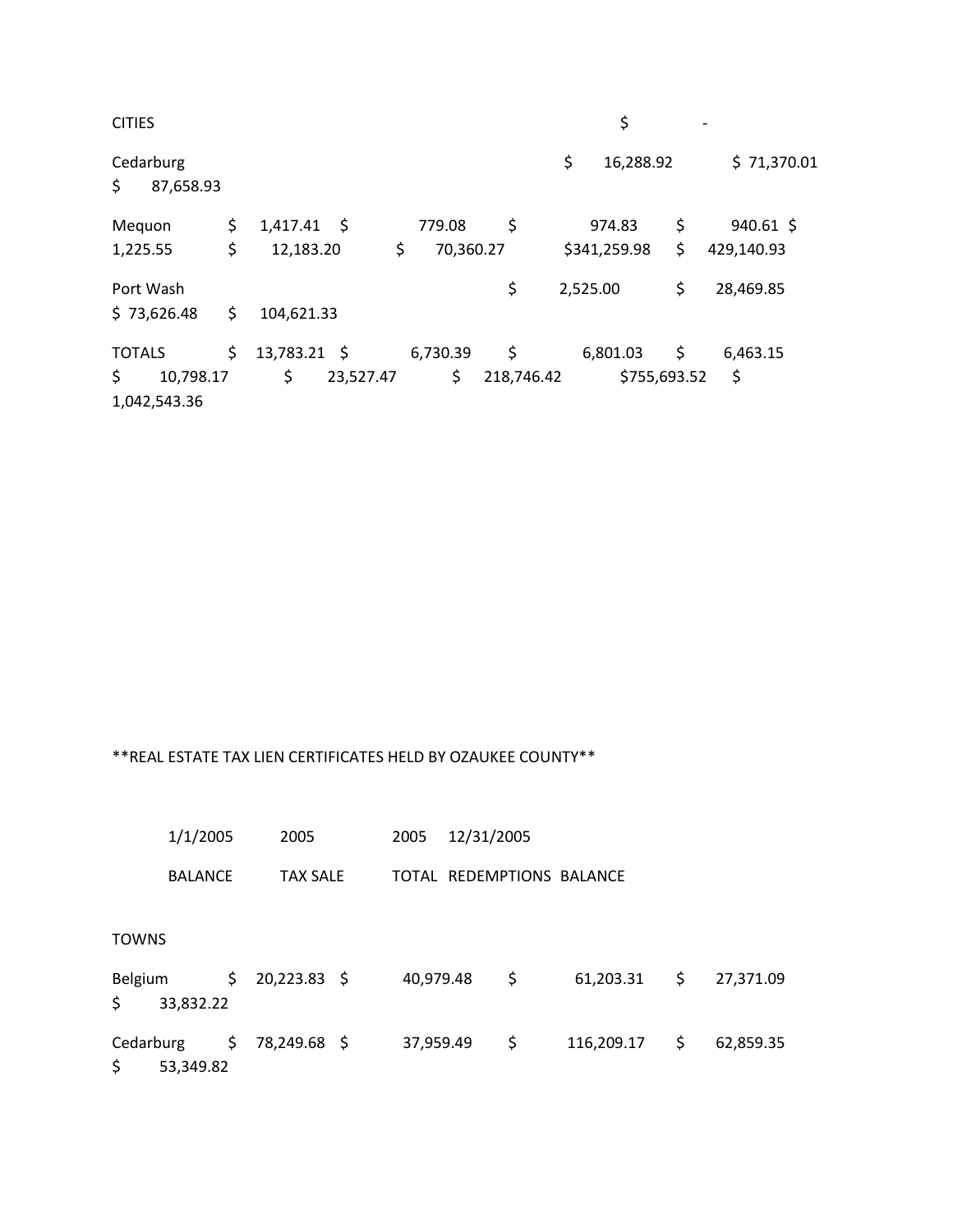Fredonia \$ 41,016.84 \$ 25,050.62 \$ 66,067.46 \$ 24,174.53  $$ 41,892.93$ Grafton \$ 73,513.73 \$ 65,876.27 \$ 139,390.00 \$ 66,704.53 \$ 72,685.47 Port Wash  $\begin{array}{cccc} 5 & 16,603.53 & 5 & 13,820.75 & 5 & 30,424.28 & 5 & 20,078.87 \end{array}$  $$ 10,345.41$ Saukville \$ 21,493.71 \$ 29,816.94 \$ 51,310.65 \$ 26,356.82 \$ 24,953.83 VILLAGE Bayside Belgium \$ 23,068.68 \$ 18,970.33 \$ 42,039.01 \$ 26,536.83  $$ 15,502.18$ Fredonia \$ 70,812.66 \$ 21,752.99 \$ 92,565.65 \$ 75,635.25 \$ 16,930.40 Grafton \$ 50,950.95 \$ 102,155.67 \$ 153,106.62 \$ 84,357.70 \$ 68,748.92 Newburg Saukville \$ 44,741.82 \$ 48,816.97 \$ 93,558.79 \$ 58,250.96 \$ 35,307.83 Thiensville \$ 34,849.32 \$ 48,707.27 \$ 83,556.59 \$ 35,983.43 \$ 47,573.16 CITIES Cedarburg \$ 48,720.35 \$ 114,999.71 \$ 163,720.06 \$ 76,061.13 \$ 87,658.93 Mequon \$ 429,624.16 \$ 498,313.04 \$ 927,937.20 \$ 498,796.27 \$ 429,140.93 Port Wash \$ 69,230.06 \$ 98,763.93 \$ 167,993.99 \$ 63,372.66 \$ 104,621.33